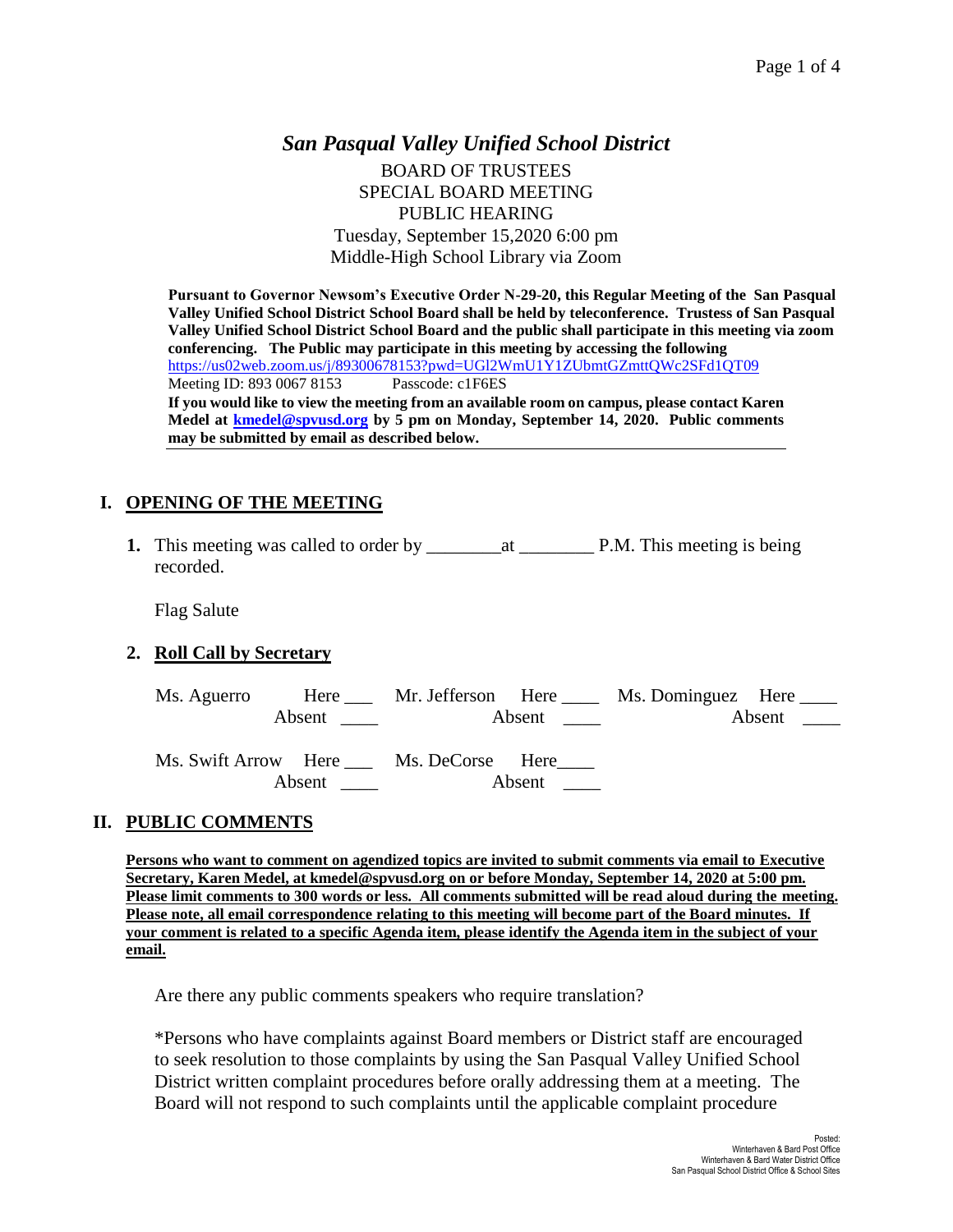(BP/AR 1312.1) has been followed and has reached the Board level. Where a complaint concerns a District employee identifiable by name, position, or other facts, the Board cannot respond until proper written notice has been given to the employee pursuant to Government Code Section 54957.

Because this is a special board meeting with a limited agenda, public comment shall be limited to only those subjects described in the agenda. Comments shall be limited to three minutes per person (six minutes if translator required) and twenty minutes (forty minutes if translator required) for all comments, per topic, unless the board president, subject to the approval of the Governing Board, sets different time limits.

#### **III. PUBLIC HEARING**

#### **MOTION TO OPEN PUBLIC HEARING**

| Motion Second Action |                |                                                |         |                                                         |                |
|----------------------|----------------|------------------------------------------------|---------|---------------------------------------------------------|----------------|
| Ms. Aguerro          | N <sub>0</sub> |                                                | No      | Aye _____ Mr. Jefferson Aye ____ Ms. Dominguez Aye ____ | N <sub>o</sub> |
|                      | Abstain        |                                                | Abstain |                                                         | Abstain        |
|                      | N <sub>0</sub> | Ms. Swift Arrow Aye _____ Ms. DeCorse Aye ____ | No      |                                                         |                |
|                      | Abstain        |                                                | Abstain |                                                         |                |

Upon the Motion, the Public hearing is open at PM

1. **Presentation of the Learning Continuity and Attendance Plan. Copies of the Plan are available from the District Office Friday, 9/11/2020, Monday 9/14/2020 and Tuesday 9/15/2020 from 7:30 am – 4:00 pm. The Plan is also posted on the District Website for review under the "News" section.** 

The Learning Continuity and Attendance Plan (Learning Continuity Plan) is a key part of the overall budget package for K-12 that seeks to address funding stability for schools while providing information at the local educational agency (LEA) level for how student learning continuity will be addressed during the COVID-19 crisis in the 2020–21 school year. The provisions for the plan were approved by the Governor and Legislature in June in SB 98 and can be found in *EC* Section 43509.

The Learning Continuity Plan is intended to balance the needs of all stakeholders, including educators, parents, students and community members, while both streamlining engagement and condensing several preexisting plans. In particular, it was important to combine (1) the intent behind Executive Order N-56-20, published in April 2020, which envisioned an off cycle Local Control and Accountability Plan (LCAP) due December 15th, and (2) the ongoing need for LEAs to formally plan to return to school in the midst of the uncertainty and of COVID-19, without requiring two plans. The Learning Continuity Plan replaces the LCAP for the 2020–21 school year.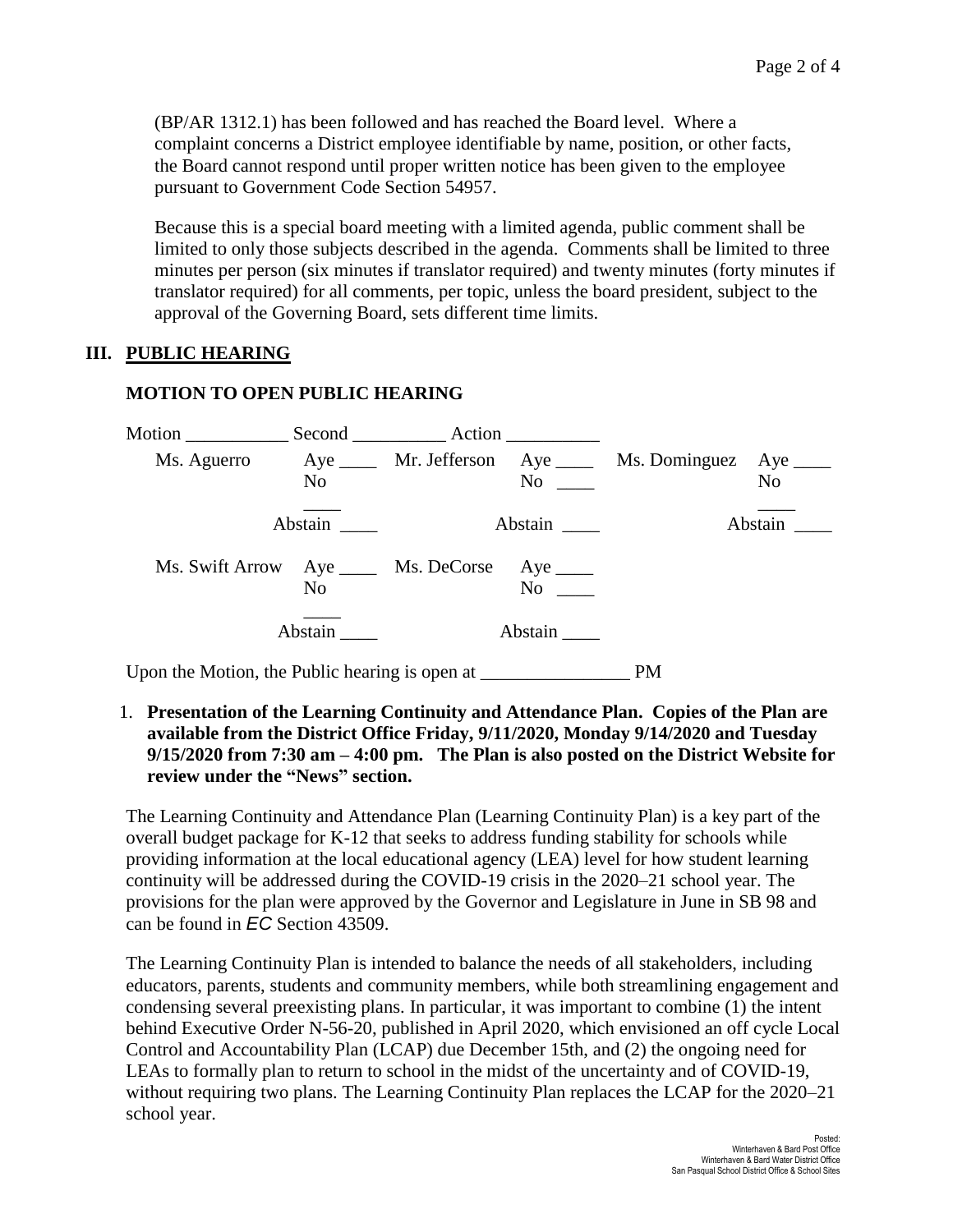The Learning Continuity Plan adoption timeline of September 30, 2020 is intended to ensure the Learning Continuity Plan is completed in the beginning of the 2020–21 school year. Additionally, the timeline is intended to allow for communication of decisions that will guide how instruction will occur during the 2020–21 school year. This includes in-person instruction, according to health guidance, and distance learning, while providing critical opportunities for stakeholder engagement.

The Learning Continuity Plan template memorializes the planning process already underway for the 2020–21 school year and includes descriptions of the following: addressing gaps in learning; conducting meaningful stakeholder engagement; maintaining transparency; addressing the needs of unduplicated pupils, students with unique needs, and students experiencing homelessness; providing access to necessary devices and connectivity for distance learning; providing resources and supports to address student and staff mental health and social emotional well-being; and continuing to provide school meals for students.

**\_\_\_\_\_\_\_\_\_\_\_\_\_\_\_\_\_\_\_\_\_\_\_\_\_\_\_\_\_\_\_\_\_\_\_\_\_\_\_\_\_\_\_\_\_\_\_\_\_\_\_\_\_\_\_\_\_\_\_\_\_\_\_\_\_\_\_\_\_\_\_\_\_\_\_\_ \_\_\_\_\_\_\_\_\_\_\_\_\_\_\_\_\_\_\_\_\_\_\_\_\_\_\_\_\_\_\_\_\_\_\_\_\_\_\_\_\_\_\_\_\_\_\_\_\_\_\_\_\_\_\_\_\_\_\_\_\_\_\_\_\_\_\_\_\_\_\_\_\_\_\_\_**

### **Public comments:**

### **MOTION TO DECLARE THE PUBLIC HEARING CLOSED**

|                                                                                                                                                                                                                                | Motion Second Action                                    |                                                                                                                                                                                                                                |                                                                                                                                                                                                                               |
|--------------------------------------------------------------------------------------------------------------------------------------------------------------------------------------------------------------------------------|---------------------------------------------------------|--------------------------------------------------------------------------------------------------------------------------------------------------------------------------------------------------------------------------------|-------------------------------------------------------------------------------------------------------------------------------------------------------------------------------------------------------------------------------|
|                                                                                                                                                                                                                                | Ms. Aguerro Aye Ms. Swift Arrow Aye Ms. DeCorse Aye 16. |                                                                                                                                                                                                                                |                                                                                                                                                                                                                               |
| $\rm No$                                                                                                                                                                                                                       |                                                         | No new contract the North State of the North State and State and State and State and State and State and State and State and State and State and State and State and State and State and State and State and State and State a | No note that the set of the set of the set of the set of the set of the set of the set of the set of the set of the set of the set of the set of the set of the set of the set of the set of the set of the set of the set of |
|                                                                                                                                                                                                                                |                                                         | Abstain                                                                                                                                                                                                                        | Abstain                                                                                                                                                                                                                       |
|                                                                                                                                                                                                                                | Mr. Jefferson Aye _____ Ms. Dominguez Aye _____         |                                                                                                                                                                                                                                |                                                                                                                                                                                                                               |
| No and the same state of the state of the state of the state of the state of the state of the state of the state of the state of the state of the state of the state of the state of the state of the state of the state of th |                                                         | No                                                                                                                                                                                                                             |                                                                                                                                                                                                                               |
| Abstain                                                                                                                                                                                                                        |                                                         | Abstain                                                                                                                                                                                                                        |                                                                                                                                                                                                                               |
|                                                                                                                                                                                                                                |                                                         |                                                                                                                                                                                                                                |                                                                                                                                                                                                                               |

Upon the Motion, the Public hearing is closed at PM

The Learning Continuity and Attendance Plan for San Pasqual Valley Unified School District will be presented at the next Regular Board Meeting on Tuesday, September 22, 2020 for approval.

### **IV. NEW BUSINESS**

1. Unaudited Actuals for Year end 06.30.20 and Budget Revision for 2020-2021 School Year

| Motion $\frac{1}{\sqrt{1-\frac{1}{2}}\cdot\frac{1}{\sqrt{1-\frac{1}{2}}}}$ |         | Second Action          |                                           |                                                                    |                |
|----------------------------------------------------------------------------|---------|------------------------|-------------------------------------------|--------------------------------------------------------------------|----------------|
|                                                                            |         | $\overline{\text{No}}$ | $\overline{N}$ o $\overline{\phantom{0}}$ | Ms. Aguerro Aye ____ Mr. Jefferson Aye ____ Ms. Dominguez Aye ____ | N <sub>0</sub> |
|                                                                            | Abstain |                        | Abstain                                   |                                                                    | Abstain        |
| Ms. Swift Arrow Aye _____ Ms. DeCorse Aye ____                             |         |                        |                                           |                                                                    |                |
|                                                                            | No      |                        | $No \t —$                                 |                                                                    |                |
|                                                                            | Abstain |                        | Abstain                                   |                                                                    |                |
|                                                                            |         |                        |                                           |                                                                    | Dooter         |